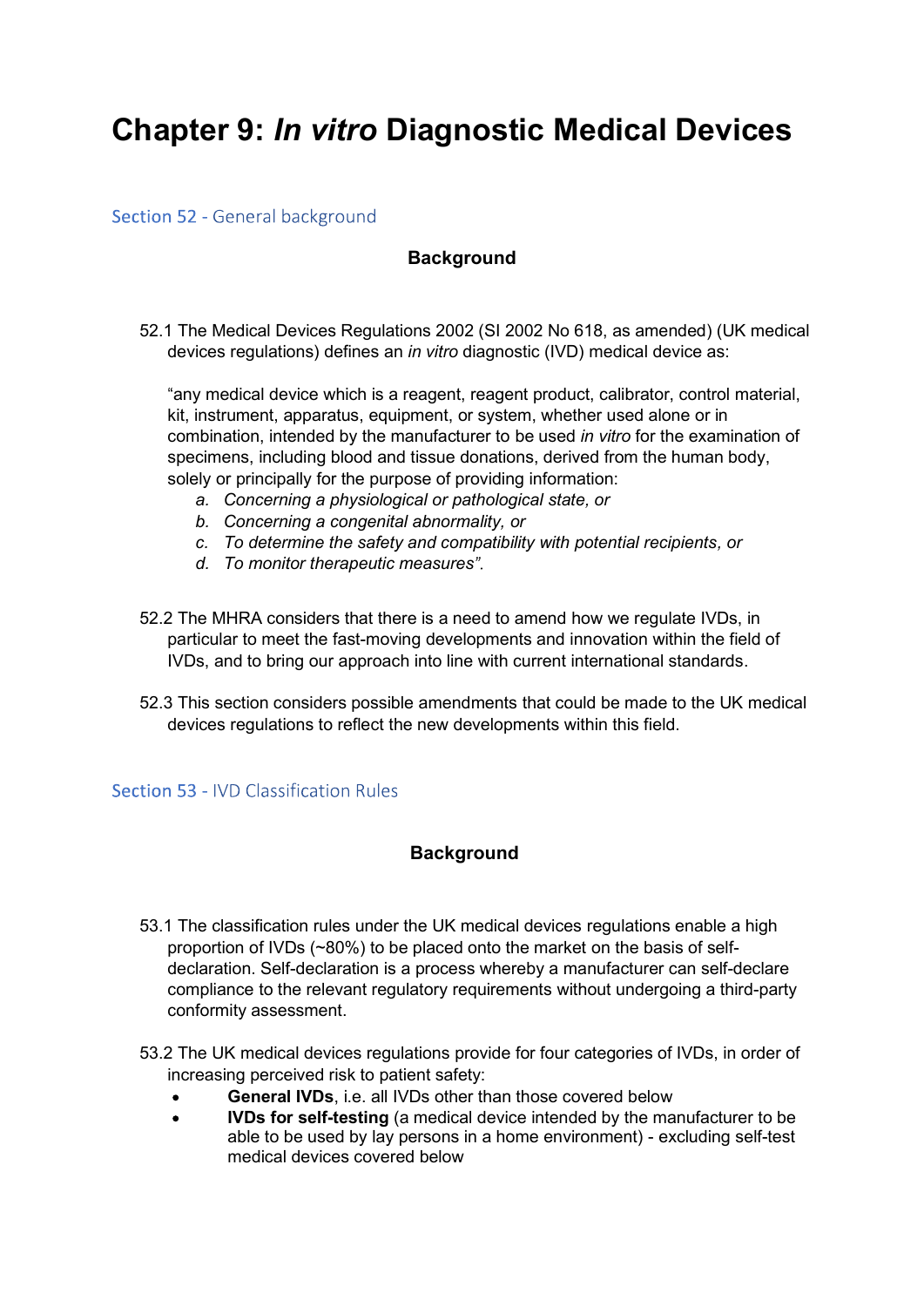- IVDs in the classifications stated in Part IV of the UK medical devices **regulations, Annex II List B**1: which, amongst others, includes reagents products for rubella, toxoplasmosis and phenylketonuria as well as medical devices for self-testing for blood sugar
- IVDs in the classifications stated in Part IV of the UK medical devices regulations, Annex II List A<sup>2</sup>: which includes reagents and products for HIV I and II, Hepatitis B, C and D, and reagent products for determining ABO systems and anti-kell including those used to test donated blood plus tests for screening.

## Possible Changes and Questions

- 53.3 We propose to amend the IVD classification rules to increase the level of scrutiny applied to IVD devices. These rules could, for example, be amended to take into account the intended purpose of the medical device and to reflect relevant international systems of regulation including the EU IVDR and the IMDRF approach. The aim of this approach would be to drive greater patient safety through increased medical device scrutiny of IVD products placed on the UK market.
	- Q53.1 Should the classification rules for IVD products under the UK medical devices regulations be amended to align to the EU approach to IVD classification, as set out in the IVDR? ('Yes' / 'No' / 'Don't Know/No **Opinion')**
	- Q53.2 Should the classification rules for IVD products under the UK medical devices regulations be amended to align to the International Medical Devices Regulatory Forum (IMDRF) approach to IVD classification? ('Yes' / 'No' / 'Don't Know/No Opinion')
	- Q53.3 Are the current IVD regulatory requirements for each class of IVD proportionate to their risk? ('Yes' / 'No' / 'Don't Know/No Opinion')
	- Q53.4 Does the current approach to classification sufficiently cover the digital/software aspect of IVDs? ('Yes' / 'No' / 'Don't Know/No Opinion')
	- Q53.5 Please provide your reasoning (including any available relevant evidence) to support your answers to questions 53.1-53.4, including any impacts on you or other stakeholder groups.

<sup>&</sup>lt;sup>1</sup> As modified by Part III of Schedule 2A to the UK medical devices regulations.

<sup>&</sup>lt;sup>2</sup> As modified by Part III of Schedule 2A to the UK medical devices regulations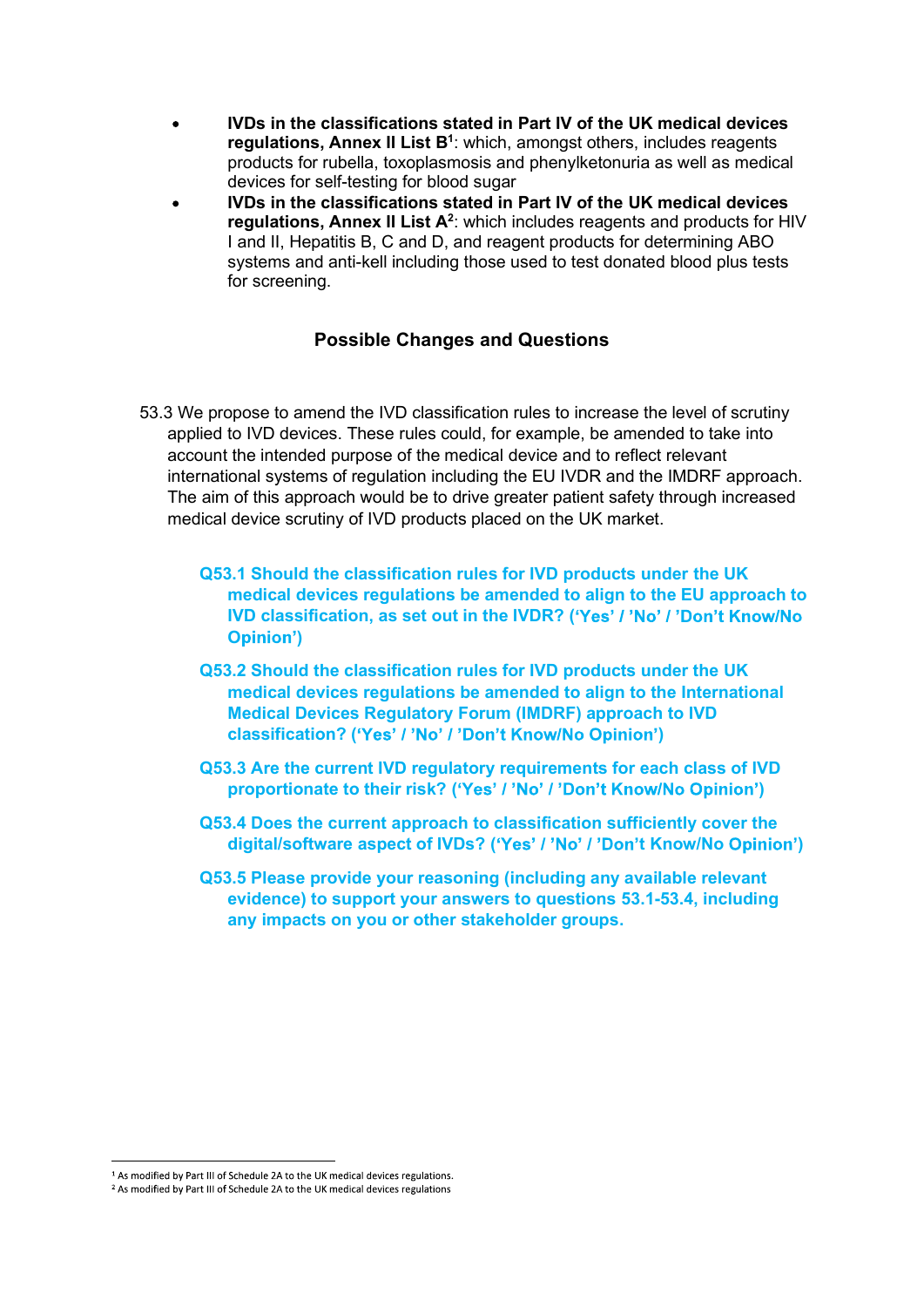### **Background**

54.1 Genetic tests can be used to predisposition to developing a medical condition or disease. They can be used in healthcare under supervision of a medical professional or they can be purchased directly by individual members of the public who can perform the test at home and send their sample to a lab to obtain their results.

#### Possible Changes and Questions

54.2 The UK medical devices regulations do not currently include specific requirements relating to genetic testing. Under the current regulations it is possible for a genetic test to receive a CE or UKCA marking on the basis of an analytical study which demonstrates the medical device's performance. This is due to these devices being classified as low-risk devices under the current UK medical device regulations. There has been a long-standing concern amongst stakeholders that the current regulatory requirements are not sufficiently robust within this area. This includes requirements around the information provided to users of genetic tests. The UK medical device regulations could be amended to reflect some of the concerns raised such as those relating to the risk classification of genetic tests and ensuring users of genetic tests are provided with the appropriate information on the nature, significance and implications of their test

Q54.1 Should the UK introduce requirements around the information and data provided to individuals on the nature, significance, and implications of genetic tests? ('Yes' / 'No' / 'Don't Know/No Opinion')

Q54.2 Should the UK medical device regulations be amended to align with the EU approach to the classification of genetic tests as set out in the IVDR? ('Yes' / 'No' / 'Don't Know/No Opinion')

Q54.3 Please provide your reasoning (including any available relevant evidence) to support your answers to questions 54.1-54.2, including any impacts on you or other stakeholder groups.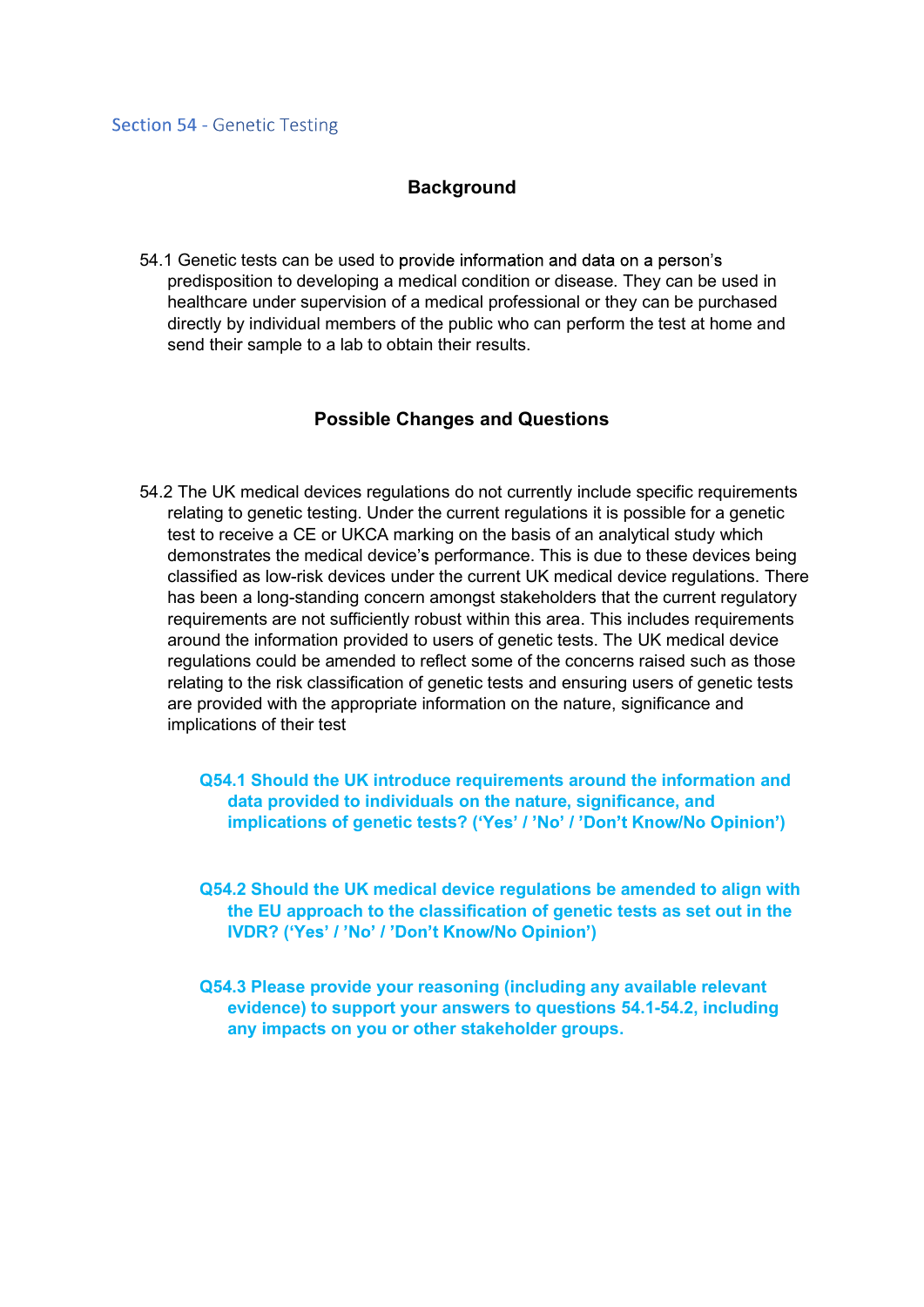## **Background**

55.1 Over the last few years there has been an increased interest in the use of personalised medicinal products, which require the accompanying use of a medical device or an IVD, to help quantitively and qualitatively determine specific markers on patients. This is used to help assess patients' eligibility to receive certain therapeutic products. These medical devices are otherwise known as Companion Diagnostics (CDx).

## Possible Changes and Questions

- 55.2 The UK Medical Devices Regulations do not include specific provisions for a CDx device. These medical devices would typically fall under the lowest risk category. However, there have been concerns relating to how CDx devices are classified and the level of clinical evidence required to place these products onto the market.
- 55.3 Therefore, the UK medical devices regulations could be amended to:
	- a. introduce classification rules specifically for CDx devices which are proportionate to their risk
	- b. introduce specific clinical evidence requirements for CDx (please refer to Section 34 on requirements relating to performance studies for IVD devices, including CDx)
		- Q55.1 Should Companion Diagnostics be treated differently to other IVDs? (i.e. with respect to classification). ('Yes' / 'No' / 'Don't Know/No )
		- Q55.2 How do we ensure the clinical evidence requirements for Companion Diagnostics are clear, appropriate, and proportionate to the risk? For example, should they differ for CDx that predict benefit / efficacy vs those that predict toxicity / harm?
	- Q55.3 Please provide your reasoning (including any available relevant evidence) to support your answers to questions 55.1-55.2, including any impacts on you or other stakeholder groups.